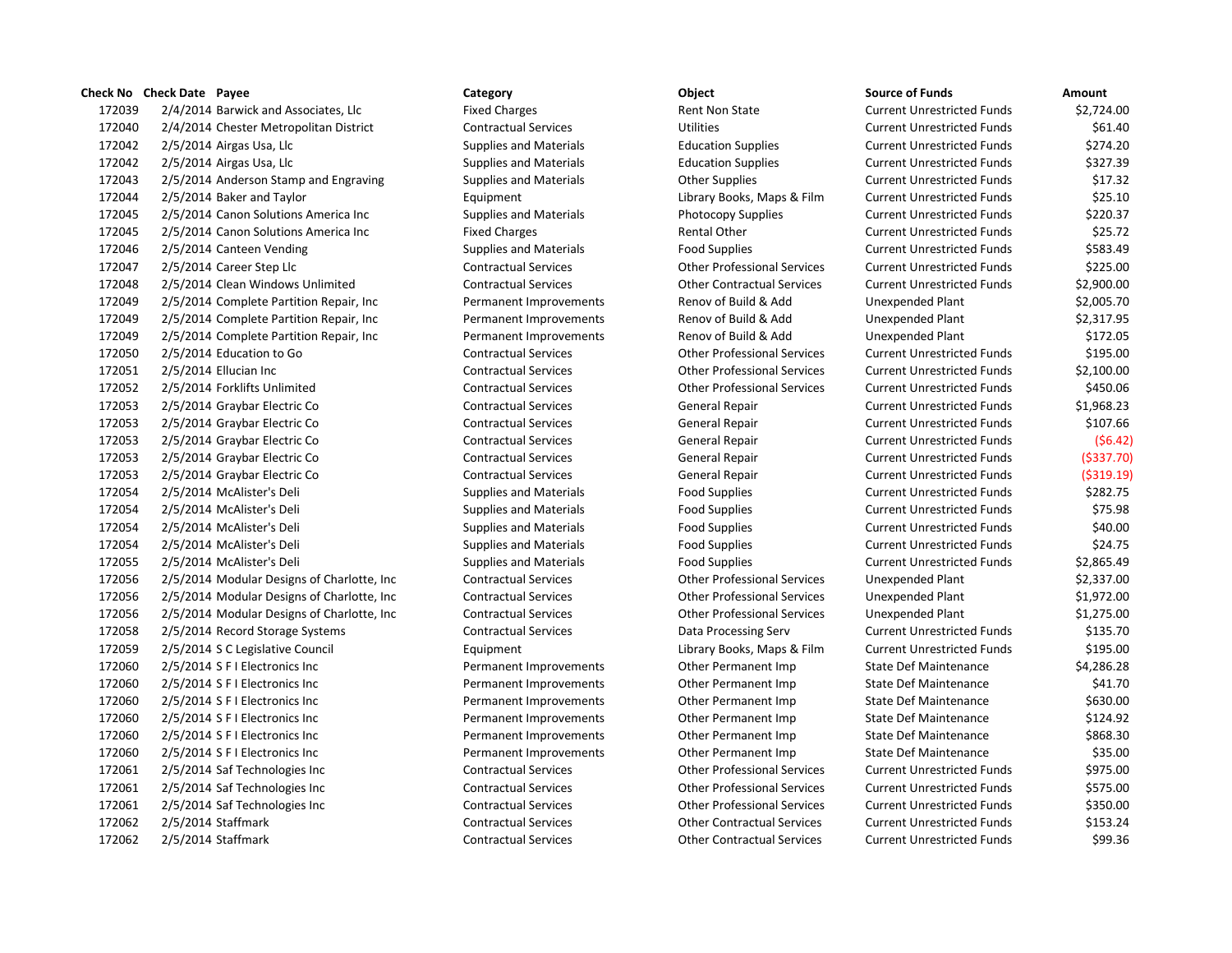172063 2/5/2014 Strata Information Group Contractual Services Other Professional Services Current Unrestricted Funds \$9,080.00 172064 2/5/2014 LCI-LINEBURGER CONSTRUCTION INC Permanent Improvements Other Permanent Imp Master Plan \$133,629.75 172065 2/6/2014 Nat'l Institute for Staff and Organ Travel Out of State Registration Fees Current Unrestricted Funds \$525.00 172066 2/6/2014 Panera Llc Supplies and Materials Food Supplies Current Unrestricted Funds 5184.16 172074 2/6/2014 Horry County Clerk of Court Current Liabilities Court Order Levy Current Unrestricted Funds \$665.70 172079 2/6/2014 Lancaster County Family Court Current Liabilities Court Order Levy Current Unrestricted Funds \$292.97 172084 2/6/2014 S C Dept of Education Contractual Services Other Professional Services Current Restricted Funds \$372.33 172088 2/6/2014 Tg Current Liabilities Court Order Levy Current Unrestricted Funds \$325.00 172096 2/7/2014 Cline Brandt Kochenower and Company Contractual Services Auditing, Acct, Fin. Services Current Unrestricted Funds \$100.00 172097 2/7/2014 Herald Publishing Contractual Services Advertising Current Unrestricted Funds \$9.36 172097 2/7/2014 Herald Publishing Contractual Services Advertising Current Unrestricted Funds \$9.36 172097 2/7/2014 Herald Publishing Contractual Services Advertising Current Unrestricted Funds \$9.36 172097 2/7/2014 Herald Publishing Contractual Services Advertising Current Unrestricted Funds \$9.36 172097 2/7/2014 Herald Publishing Contractual Services Advertising Current Unrestricted Funds \$9.18 172098 2/7/2014 Office of Insurance Services Current Liabilities State Dental Employee Current Unrestricted Funds \$4,692.22 172098 2/7/2014 Office of Insurance Services Current Liabilities Current Dental Plus Employee Current Unrestricted Funds \$4,107.34 172098 2/7/2014 Office of Insurance Services Current Liabilities State Vison Plan Current Unrestricted Funds \$1,874.84 172098 2/7/2014 Office of Insurance Services Current Liabilities Current Cobacco Surcharge Current Unrestricted Funds \$1,120.00 172098 2/7/2014 Office of Insurance Services Current Liabilities State Insurance Employee Current Unrestricted Funds \$168,997.70 172098 2/7/2014 Office of Insurance Services Current Liabilities Current Liabilities State Opt Life Current Unrestricted Funds \$6,294.40 172098 2/7/2014 Office of Insurance Services Current Liabilities Dep Life Insurance Current Unrestricted Funds \$107.88 172098 2/7/2014 Office of Insurance Services Current Liabilities Supp Long Term Disability Current Unrestricted Funds \$2,153.92 172099 2/7/2014 Sams Club Direct Supplies and Materials Food Supplies Food Supplies Current Unrestricted Funds \$290.15 172099 2/7/2014 Sams Club Direct **Fixed Charges** Fixed Charges Dues & Membership Fees Current Unrestricted Funds \$30.00 172099 2/7/2014 Sams Club Direct Fixed Charges Fixed Charges Dues & Membership Fees Current Unrestricted Funds \$165.00 172100 2/7/2014 Sysco Food Services of Charlotte Ll Supplies and Materials Food Supplies Current Unrestricted Funds \$90.10 172100 2/7/2014 Sysco Food Services of Charlotte Ll Supplies and Materials Food Supplies Current Unrestricted Funds \$1,299.54 172100 2/7/2014 Sysco Food Services of Charlotte Ll Supplies and Materials Food Supplies Current Unrestricted Funds \$967.56 172100 2/7/2014 Sysco Food Services of Charlotte Ll Supplies and Materials Food Supplies Current Unrestricted Funds \$1,091.06 172100 2/7/2014 Sysco Food Services of Charlotte Ll Supplies and Materials Food Supplies Current Unrestricted Funds \$55.45 172100 2/7/2014 Sysco Food Services of Charlotte Ll Supplies and Materials Food Supplies Current Unrestricted Funds \$5.01 172100 2/7/2014 Sysco Food Services of Charlotte Ll Supplies and Materials Food Supplies Current Unrestricted Funds \$1,358.08 172101 2/10/2014 Act Compass/Esl Course Placement Se Contractual Services Other Professional Services Current Unrestricted Funds \$42.50 172102 2/10/2014 Airgas Usa, Llc Contractual Services Other Professional Services Current Unrestricted Funds \$10.45 172102 2/10/2014 Airgas Usa, Llc Supplies and Materials Education Supplies Current Unrestricted Funds \$3.49 172102 2/10/2014 Airgas Usa, Llc Supplies and Materials Education Supplies Current Unrestricted Funds \$184.55 172102 2/10/2014 Airgas Usa, Llc Supplies and Materials Education Supplies Current Unrestricted Funds \$778.52 172102 2/10/2014 Airgas Usa, Llc Supplies and Materials Education Supplies Current Unrestricted Funds \$17.42 172102 2/10/2014 Airgas Usa, Llc Supplies and Materials Education Supplies Current Unrestricted Funds \$87.07 172103 2/10/2014 Anderson Stamp and Engraving Supplies and Materials Other Supplies Current Unrestricted Funds \$111.03 172104 2/10/2014 ARVA, LLC Supplies and Materials Maintenance Supplies Current Unrestricted Funds \$2,299.00 172105 2/10/2014 Burgess Sales & Supply Contractual Services General Repair Current Unrestricted Funds \$192.60 172106 2/10/2014 Canon Solutions America Inc Supplies and Materials Photocopy Supplies Current Unrestricted Funds \$111.16 172107 2/10/2014 Canteen Vending Supplies and Materials Food Supplies Food Supplies Current Unrestricted Funds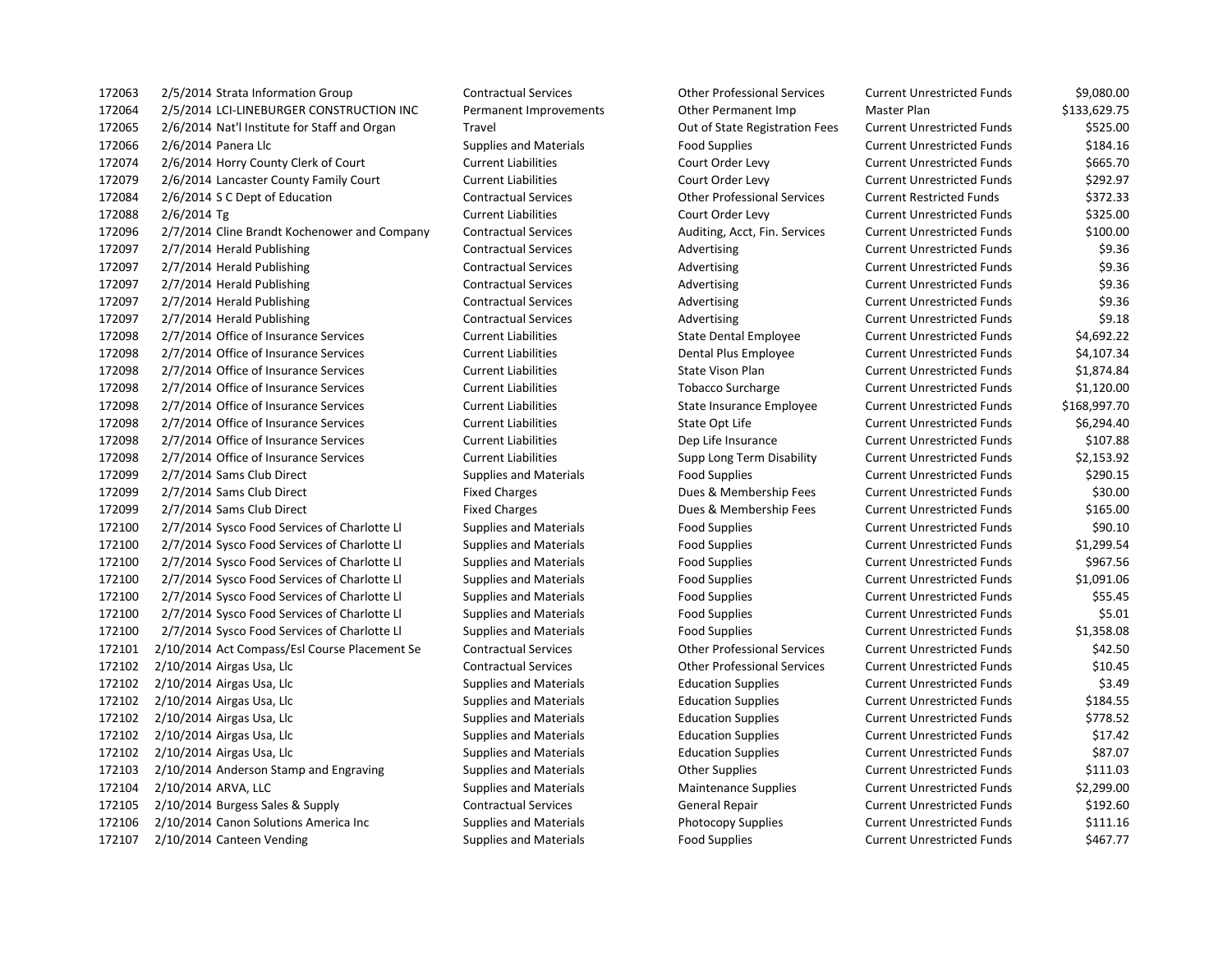| 172108 | $2/10/2014$ Career Step Llc                   | <b>Contractual Services</b>   | <b>Other Professional Services</b> | <b>Current Unrestricted Funds</b> | \$10,834.70 |
|--------|-----------------------------------------------|-------------------------------|------------------------------------|-----------------------------------|-------------|
| 172109 | 2/10/2014 Carolina Golf Cars                  | <b>Contractual Services</b>   | <b>General Repair</b>              | <b>Current Unrestricted Funds</b> | \$90.00     |
| 172110 | 2/10/2014 City Electric Accounts - Sc         | <b>Contractual Services</b>   | <b>General Repair</b>              | <b>Current Unrestricted Funds</b> | \$191.21    |
| 172111 | 2/10/2014 City of Rock Hill                   | <b>Supplies and Materials</b> | Fuel                               | <b>Current Unrestricted Funds</b> | \$852.75    |
| 172112 | 2/10/2014 Clegg's Termite & Pest Control      | <b>Contractual Services</b>   | <b>Other Contractual Services</b>  | <b>Current Unrestricted Funds</b> | \$1,256.00  |
| 172113 | 2/10/2014 Davenport Auto Repair & Collision C | <b>Contractual Services</b>   | <b>Other Professional Services</b> | <b>Current Unrestricted Funds</b> | \$1,172.79  |
| 172114 | 2/10/2014 ESP Associates PA                   | Permanent Improvements        | Fees, Arch, Eng & Other            | Master Plan                       | \$3,324.00  |
| 172114 | 2/10/2014 ESP Associates PA                   | Permanent Improvements        | Reimbursables                      | Master Plan                       | \$116.16    |
| 172115 | 2/10/2014 Gateway Supply Company              | <b>Contractual Services</b>   | <b>General Repair</b>              | <b>Current Unrestricted Funds</b> | \$37.75     |
| 172116 | 2/10/2014 Graybar Electric Co                 | <b>Contractual Services</b>   | General Repair                     | <b>Current Unrestricted Funds</b> | \$208.33    |
| 172117 | 2/10/2014 Honey Baked Ham Company             | <b>Supplies and Materials</b> | <b>Food Supplies</b>               | <b>Current Unrestricted Funds</b> | \$131.62    |
| 172117 | 2/10/2014 Honey Baked Ham Company             | <b>Supplies and Materials</b> | <b>Food Supplies</b>               | <b>Current Unrestricted Funds</b> | \$131.62    |
| 172117 | 2/10/2014 Honey Baked Ham Company             | <b>Supplies and Materials</b> | <b>Food Supplies</b>               | <b>Current Unrestricted Funds</b> | \$104.62    |
| 172117 | 2/10/2014 Honey Baked Ham Company             | <b>Supplies and Materials</b> | <b>Food Supplies</b>               | <b>Current Unrestricted Funds</b> | \$162.00    |
| 172117 | 2/10/2014 Honey Baked Ham Company             | <b>Supplies and Materials</b> | <b>Food Supplies</b>               | <b>Current Unrestricted Funds</b> | \$79.20     |
| 172117 | 2/10/2014 Honey Baked Ham Company             | <b>Supplies and Materials</b> | <b>Food Supplies</b>               | <b>Current Unrestricted Funds</b> | \$965.25    |
| 172118 | 2/10/2014 Interstate Supply Company Inc       | <b>Supplies and Materials</b> | Janitorial Supplies                | <b>Current Unrestricted Funds</b> | \$672.49    |
| 172118 | 2/10/2014 Interstate Supply Company Inc       | <b>Supplies and Materials</b> | Janitorial Supplies                | <b>Current Unrestricted Funds</b> | \$1,169.75  |
| 172119 | 2/10/2014 Keck and Wood, Inc                  | Permanent Improvements        | Fees, Arch, Eng & Other            | Master Plan                       | \$3,250.00  |
| 172119 | 2/10/2014 Keck and Wood, Inc                  | Permanent Improvements        | Fees, Arch, Eng & Other            | Master Plan                       | \$1,400.00  |
| 172120 | 2/10/2014 Love Security Services Inc          | <b>Contractual Services</b>   | <b>Other Contractual Services</b>  | <b>Current Unrestricted Funds</b> | \$534.60    |
| 172121 | 2/10/2014 Larry Lovett                        | <b>Contractual Services</b>   | <b>Other Professional Services</b> | <b>Current Unrestricted Funds</b> | \$135.00    |
| 172122 | 2/10/2014 McVeigh & Mangum Engineering, Inc   | Permanent Improvements        | Fees, Arch, Eng & Other            | <b>County Projects</b>            | \$375.00    |
| 172123 | 2/10/2014 Melanie Rowe Catering               | <b>Supplies and Materials</b> | <b>Food Supplies</b>               | <b>Current Unrestricted Funds</b> | \$1,600.00  |
| 172124 | 2/10/2014 Mid-Carolina Ahec, Inc.             | <b>Contractual Services</b>   | <b>Other Professional Services</b> | <b>Current Unrestricted Funds</b> | \$64.00     |
| 172124 | 2/10/2014 Mid-Carolina Ahec, Inc.             | <b>Contractual Services</b>   | <b>Other Professional Services</b> | <b>Current Unrestricted Funds</b> | \$20.00     |
| 172124 | 2/10/2014 Mid-Carolina Ahec, Inc.             | <b>Contractual Services</b>   | <b>Other Professional Services</b> | <b>Current Unrestricted Funds</b> | (540.00)    |
| 172125 | 2/10/2014 Msc Industrial Supply Comp          | <b>Supplies and Materials</b> | <b>Education Supplies</b>          | <b>Current Unrestricted Funds</b> | \$168.06    |
| 172125 | 2/10/2014 Msc Industrial Supply Comp          | <b>Supplies and Materials</b> | <b>Education Supplies</b>          | <b>Current Unrestricted Funds</b> | \$48.80     |
| 172125 | 2/10/2014 Msc Industrial Supply Comp          | <b>Supplies and Materials</b> | <b>Education Supplies</b>          | <b>Current Unrestricted Funds</b> | \$141.74    |
| 172125 | 2/10/2014 Msc Industrial Supply Comp          | <b>Supplies and Materials</b> | <b>Education Supplies</b>          | <b>Current Unrestricted Funds</b> | \$41.40     |
| 172125 | 2/10/2014 Msc Industrial Supply Comp          | <b>Supplies and Materials</b> | <b>Education Supplies</b>          | <b>Current Unrestricted Funds</b> | \$59.04     |
| 172125 | 2/10/2014 Msc Industrial Supply Comp          | <b>Supplies and Materials</b> | <b>Education Supplies</b>          | <b>Current Unrestricted Funds</b> | \$171.71    |
| 172125 | 2/10/2014 Msc Industrial Supply Comp          | <b>Supplies and Materials</b> | <b>Education Supplies</b>          | <b>Current Unrestricted Funds</b> | \$203.60    |
| 172125 | 2/10/2014 Msc Industrial Supply Comp          | <b>Supplies and Materials</b> | <b>Education Supplies</b>          | <b>Current Unrestricted Funds</b> | \$101.47    |
| 172126 | 2/10/2014 Panera Llc                          | <b>Supplies and Materials</b> | <b>Food Supplies</b>               | <b>Current Unrestricted Funds</b> | \$19.49     |
| 172126 | 2/10/2014 Panera Llc                          | <b>Supplies and Materials</b> | <b>Food Supplies</b>               | <b>Current Unrestricted Funds</b> | \$16.24     |
| 172126 | 2/10/2014 Panera Llc                          | <b>Supplies and Materials</b> | <b>Food Supplies</b>               | <b>Current Unrestricted Funds</b> | \$35.61     |
| 172126 | 2/10/2014 Panera Llc                          | <b>Supplies and Materials</b> | <b>Food Supplies</b>               | <b>Current Unrestricted Funds</b> | \$13.57     |
| 172126 | 2/10/2014 Panera Llc                          | <b>Supplies and Materials</b> | <b>Food Supplies</b>               | <b>Current Unrestricted Funds</b> | \$26.01     |
| 172126 | 2/10/2014 Panera Llc                          | <b>Supplies and Materials</b> | <b>Food Supplies</b>               | <b>Current Unrestricted Funds</b> | \$178.65    |
| 172127 | 2/10/2014 Partnership Among S C Academic Libr | Equipment                     | Library Books, Maps & Film         | <b>Current Unrestricted Funds</b> | \$882.00    |
| 172128 | 2/10/2014 Porter Paints                       | <b>Contractual Services</b>   | General Repair                     | <b>Current Unrestricted Funds</b> | \$356.33    |
| 172129 | 2/10/2014 Simplex Grinnell Lp                 | <b>Contractual Services</b>   | <b>Other Professional Services</b> | <b>Current Unrestricted Funds</b> | \$1,150.00  |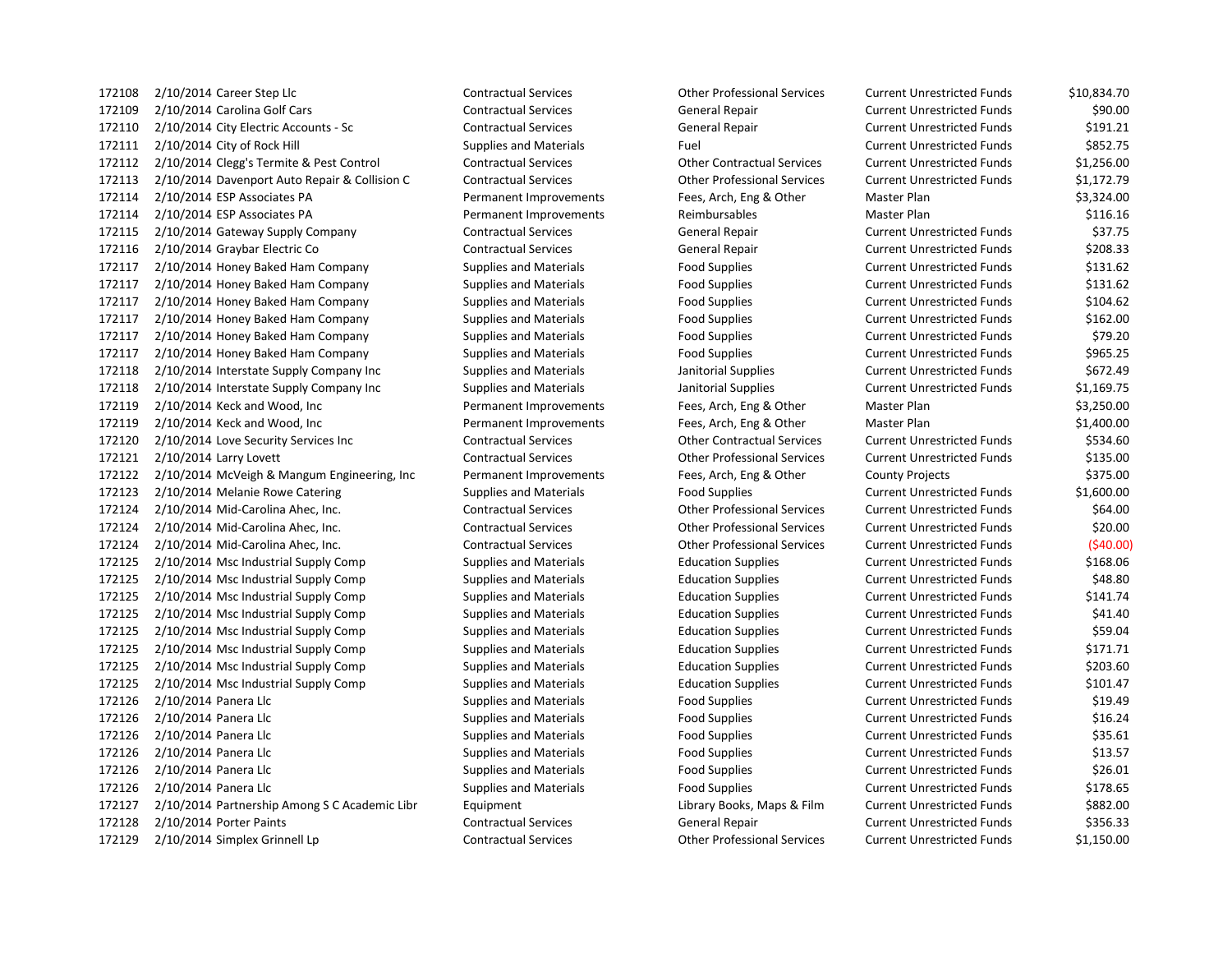172130 2/10/2014 Snipes Supplies and Materials Janitorial Supplies Current Unrestricted Funds \$154.08 2/10/2014 Snipes Supplies and Materials Janitorial Supplies Current Unrestricted Funds \$635.05 2/10/2014 Software Hardware Intergration Inte Contractual Services Other Contractual Services Current Unrestricted Funds \$9,780.15 2/10/2014 Southeastern Paper Group, Inc Supplies and Materials Janitorial Supplies Current Unrestricted Funds \$527.30 172132 2/10/2014 Southeastern Paper Group, Inc Supplies and Materials Janitorial Supplies Current Unrestricted Funds \$2,203.77 2/10/2014 St. Catherine University/D T P Contractual Services Other Professional Services Current Restricted Funds \$1,026.00 2/10/2014 Staffmark Contractual Services Other Contractual Services Current Unrestricted Funds \$74.52 2/10/2014 Staffmark Contractual Services Other Contractual Services Current Unrestricted Funds \$1,764.16 2/10/2014 Staffmark Contractual Services Other Professional Services Current Unrestricted Funds \$191.55 2/10/2014 Staffmark Contractual Services Other Professional Services Current Unrestricted Funds \$255.40 2/10/2014 USCIS SAVE PROGRAM Supplies and Materials Education Supplies Current Unrestricted Funds \$25.00 172136 2/10/2014 West Group **Equipment** Equipment Library Books, Maps & Film Current Unrestricted Funds \$680.61 2/10/2014 Woolpert Inc. Permanent Improvements Fees, Arch, Eng & Other Master Plan \$16,275.00 172313 2/17/2014 Comer Equipment Co. Contractual Services General Repair Current Unrestricted Funds \$231.23 2/17/2014 Phi Delta Kappa International Fixed Charges Dues & Membership Fees Current Unrestricted Funds \$75.00 2/18/2014 S C Tech Education Assoc Contractual Services Education & Training Serv Current Unrestricted Funds \$1,260.00 2/18/2014 Scair Travel Out of State Registration Fees Current Unrestricted Funds \$150.00 172320 2/18/2014 Scair Samuel Travel Travel Travel Cut of State Registration Fees Current Unrestricted Funds \$150.00 2/18/2014 City Club of Rock Hill Fixed Charges Dues & Membership Fees Current Unrestricted Funds \$58.33 172325 2/18/2014 City Club of Rock Hill **Fixed Charges** Fixed Charges Dues & Membership Fees Current Unrestricted Funds \$33.33 2/19/2014 Mt Hebron Dreamkeepers Optimist Clu Supplies and Materials Other Supplies Current Unrestricted Funds \$500.00 2/19/2014 Phi Theta Kappa Honor Society Travel Out of State Registration Fees Current Unrestricted Funds \$594.00 2/20/2014 Chester Metropolitan District Contractual Services Utilities Current Unrestricted Funds \$183.04 2/20/2014 S C Dept of Employment and Workforc Travel In State Registration Fee Current Restricted Funds \$125.00 2/20/2014 S C Dept of Employment and Workforc Travel In State Registration Fee Current Restricted Funds \$125.00 2/20/2014 S C Dept of Employment and Workforc Travel In State Registration Fee Current Restricted Funds \$125.00 2/20/2014 S C Police Chiefs Assoc Fixed Charges Dues & Membership Fees Current Unrestricted Funds \$75.00 2/20/2014 S C State Board for Tech and Comp E Contractual Services Other Contractual Services Current Unrestricted Funds \$875.00 2/20/2014 University of South Carolina Travel In State Registration Fee Current Unrestricted Funds \$45.00 2/20/2014 University of South Carolina Travel In State Registration Fee Current Unrestricted Funds \$45.00 2/20/2014 American Society for Engineering Ed Fixed Charges Dues & Membership Fees Current Unrestricted Funds \$84.00 2/20/2014 Assoc of Surgical Technologists Travel Out of State Registration Fees Current Unrestricted Funds \$625.00 2/20/2014 Bank of America Current Liabilities A/P Bank of America Current Unrestricted Funds \$166,177.45 2/20/2014 Chester County School District Contractual Services Other Professional Services Current Restricted Funds \$525.00 2/20/2014 Chester County School District Contractual Services Other Professional Services Current Restricted Funds \$0.00 2/20/2014 Chester County School District Contractual Services Other Professional Services Current Restricted Funds \$400.00 2/20/2014 Clover School District Contractual Services Other Professional Services Current Restricted Funds \$45.00 2/20/2014 Fort Mill High School Contractual Services Other Professional Services Current Restricted Funds \$90.00 2/21/2014 Assessment Technologies Institute Op Revenue - Other Current Unres ATI Current Unrestricted Funds \$1,964.52 2/21/2014 Assessment Technologies Institute Op Revenue - Other Current Unres ATI Current Unrestricted Funds \$4,911.30 2/21/2014 Assessment Technologies Institute Op Revenue - Other Current Unres ATI Current Unrestricted Funds \$2,921.10 2/21/2014 Assessment Technologies Institute Op Revenue - Other Current Unres ATI Current Unrestricted Funds \$1,637.10 2/21/2014 Chester Metropolitan District Contractual Services Utilities Current Unrestricted Funds \$82.40 172381 2/21/2014 York Technical College Foundation Fixed Charges Rent Non State Current Unrestricted Funds \$1,666.66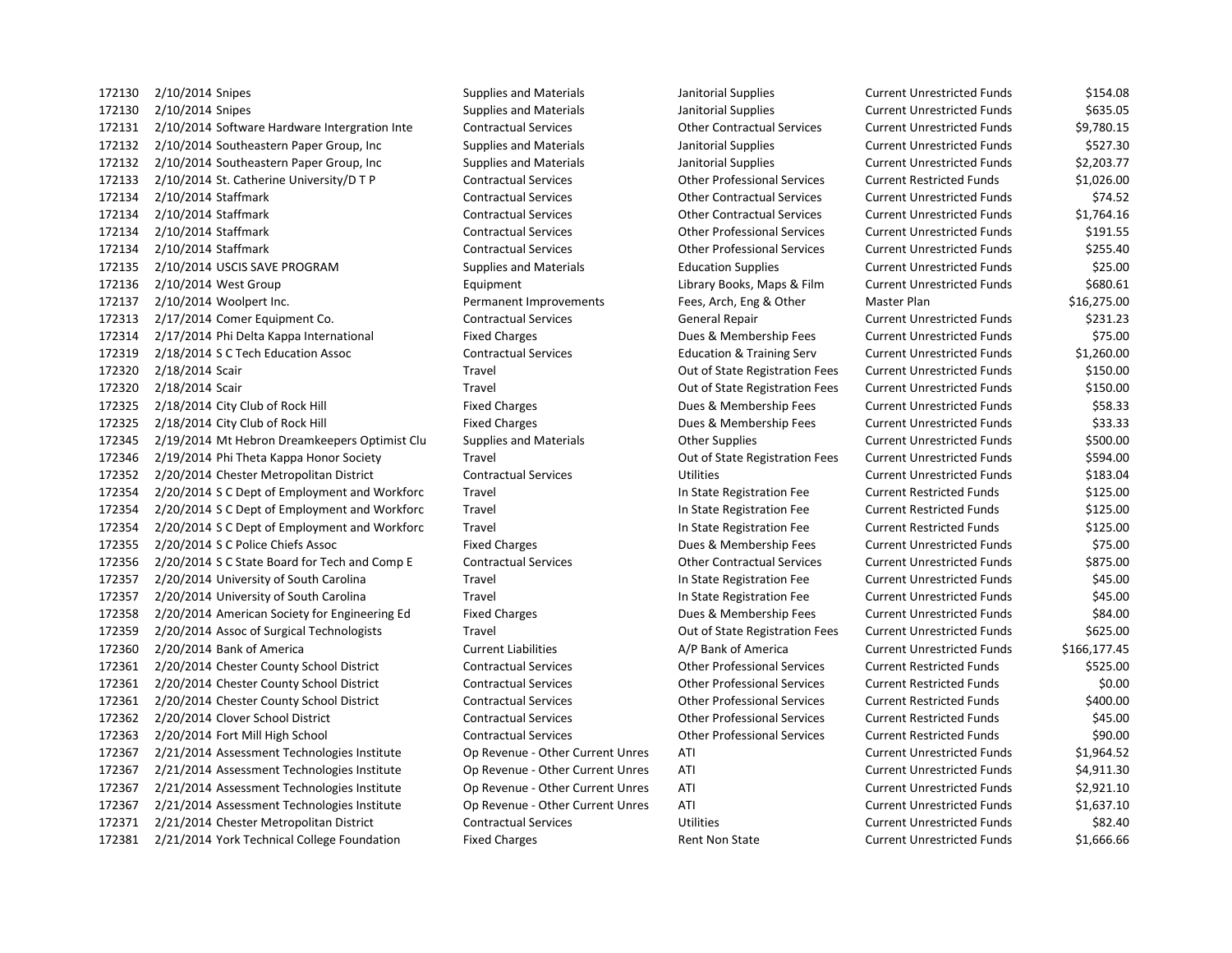172381 2/21/2014 York Technical College Foundation Fixed Charges Rent Non State Current Unrestricted Funds \$1,666.66 172381 2/21/2014 York Technical College Foundation Fixed Charges Rent Non State Current Unrestricted Funds \$1,607.53 172381 2/21/2014 York Technical College Foundation Fixed Charges Rent Non State Current Unrestricted Funds \$3,082.31 2/21/2014 Boyd Hill Baptist Church Contractual Services Other Professional Services Current Unrestricted Funds \$50.00 2/21/2014 Allen L. Chisholm, SR Contractual Services Other Professional Services Current Unrestricted Funds \$75.00 2/21/2014 B. S. Plair, SR Contractual Services Other Professional Services Current Unrestricted Funds \$200.00 2/21/2014 Victor Plair Contractual Services Other Professional Services Current Unrestricted Funds \$150.00 2/21/2014 Carl Ratlif Contractual Services Other Professional Services Current Unrestricted Funds \$50.00 2/21/2014 Paul Whitley, Jr Contractual Services Other Professional Services Current Unrestricted Funds \$150.00 2/21/2014 Wade H. Witherspoon, III Contractual Services Other Professional Services Current Unrestricted Funds \$50.00 2/21/2014 Melvin B. Morrison Contractual Services Other Professional Services Current Unrestricted Funds \$150.00 2/24/2014 Gerard Benson Contractual Services Other Professional Services Current Unrestricted Funds \$150.00 2/25/2014 Act Compass/Esl Course Placement Se Contractual Services Other Professional Services Current Unrestricted Funds \$96.50 172399 2/25/2014 Adams Outdoor Advertising of Nc Contractual Services Advertising Current Unrestricted Funds \$1,500.00 172400 2/25/2014 Airgas Usa, Llc Supplies and Materials Education Supplies Current Unrestricted Funds \$163.31 2/25/2014 Airgas Usa, Llc Supplies and Materials Education Supplies Current Unrestricted Funds (\$20.33) 2/25/2014 Airgas Usa, Llc Supplies and Materials Education Supplies Current Unrestricted Funds (\$19.72) 172400 2/25/2014 Airgas Usa, Llc Supplies and Materials Education Supplies Current Unrestricted Funds \$423.29 2/25/2014 Allfire Services, Llc Contractual Services Other Professional Services Current Unrestricted Funds \$1.87 2/25/2014 Allfire Services, Llc Contractual Services Other Professional Services Current Unrestricted Funds \$4,301.73 172402 2/25/2014 Alsco Supplies and Materials Major Supplies Magnetics Current Unrestricted Funds 5499.06 172402 2/25/2014 Alsco Supplies and Materials Major Supplies Magnetics Current Unrestricted Funds \$706.75 2/25/2014 Arcpoint Labs Supplies and Materials Education Supplies Current Unrestricted Funds \$40.00 2/25/2014 Atlanta Dental Supply Contractual Services General Repair Current Unrestricted Funds \$388.08 2/25/2014 Atlanta Dental Supply Contractual Services General Repair Current Unrestricted Funds \$427.21 2/25/2014 Baker and Taylor Equipment Library Books, Maps & Film Current Unrestricted Funds \$39.04 2/25/2014 Baker and Taylor Equipment Library Books, Maps & Film Current Unrestricted Funds \$27.16 2/25/2014 Bliss Products and Service Contractual Services Other Professional Services Current Unrestricted Funds \$450.00 172407 2/25/2014 CC Dickson Contractual Services General Repair Current Unrestricted Funds \$10.36 172407 2/25/2014 CC Dickson **Contractual Services** General Repair Current Unrestricted Funds \$56.17 2/25/2014 Cannon Painting Company Contractual Services Other Professional Services Current Unrestricted Funds \$590.00 172409 2/25/2014 Canon Solutions America Inc Fixed Charges Rental Other Current Unrestricted Funds \$26.56 172409 2/25/2014 Canon Solutions America Inc Supplies and Materials Photocopy Supplies Current Restricted Funds \$17.38 172409 2/25/2014 Canon Solutions America Inc Fixed Charges Leased To Own Equip Current Unrestricted Funds \$33.58 2/25/2014 Canon Solutions America Inc Fixed Charges Leased To Own Equip Current Unrestricted Funds \$144.79 2/25/2014 Canon Solutions America Inc Fixed Charges Leased To Own Equip Current Unrestricted Funds \$725.29 2/25/2014 Canon Solutions America Inc Fixed Charges Leased To Own Equip Current Unrestricted Funds \$714.95 172410 2/25/2014 Canon Solutions America Inc Fixed Charges Leased To Own Equip Current Unrestricted Funds \$531.67 2/25/2014 Carrier Corporation Contractual Services Other Professional Services Current Unrestricted Funds \$955.68 2/25/2014 Charlotte Paint Company Inc Contractual Services General Repair Current Unrestricted Funds \$3,450.00 2/25/2014 Charlotte Paint Company Inc Contractual Services General Repair Current Unrestricted Funds \$300.00 2/25/2014 Charlotte Paint Company Inc Contractual Services General Repair Current Unrestricted Funds \$1,200.00 2/25/2014 Charlotte Paint Company Inc Contractual Services General Repair Current Unrestricted Funds \$75.00 2/25/2014 City Electric Accounts - Sc Contractual Services General Repair Current Unrestricted Funds \$467.66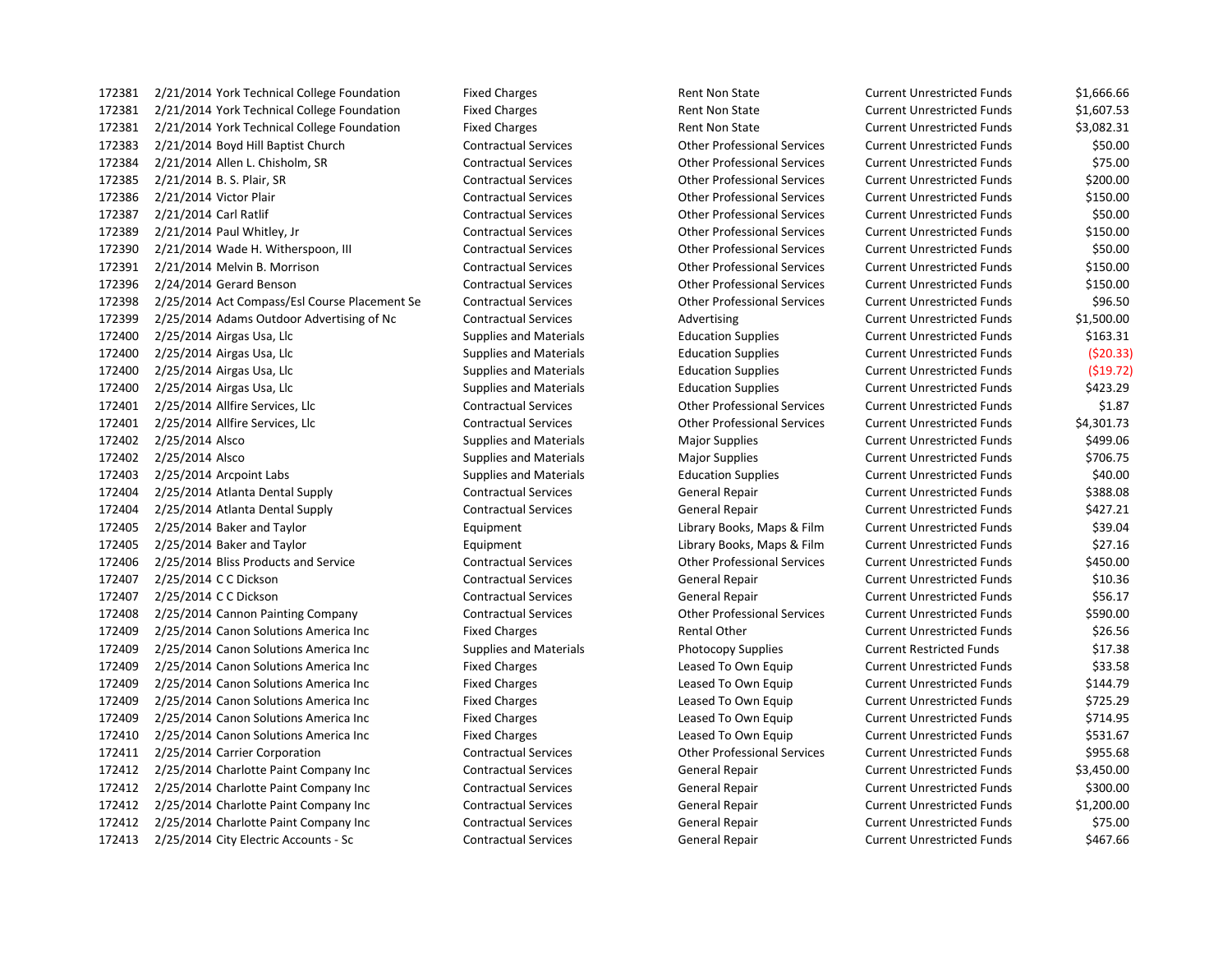2/25/2014 City Electric Accounts - Sc Contractual Services General Repair Current Unrestricted Funds \$743.03 2/25/2014 City Electric Accounts - Sc Contractual Services General Repair Current Unrestricted Funds \$52.61 2/25/2014 Clegg's Termite & Pest Control Contractual Services Other Contractual Services Current Unrestricted Funds \$90.00 2/25/2014 Clegg's Termite & Pest Control Contractual Services Other Contractual Services Current Unrestricted Funds \$112.00 2/25/2014 Clegg's Termite & Pest Control Contractual Services Other Contractual Services Current Unrestricted Funds \$48.00 2/25/2014 Davis & Floyd, Inc. Permanent Improvements Fees, Arch, Eng & Other Master Plan \$2,004.00 2/25/2014 Ebsco Subscription Services Equipment Library Books, Maps & Film Current Unrestricted Funds \$36.31 2/25/2014 Education to Go Contractual Services Other Professional Services Current Unrestricted Funds \$455.00 2/25/2014 Education to Go Contractual Services Other Professional Services Current Unrestricted Funds \$13.50 2/25/2014 Ellucian Inc Contractual Services Other Professional Services Current Unrestricted Funds \$375.00 2/25/2014 Ellucian Inc Contractual Services Other Professional Services Current Unrestricted Funds \$4,562.50 2/25/2014 Firstlab Contractual Services Other Professional Services Current Unrestricted Funds \$61.50 2/25/2014 Fortune Academy Inc Contractual Services Other Professional Services Current Unrestricted Funds \$5,512.00 2/25/2014 Gateway Supply Company Contractual Services General Repair Current Unrestricted Funds \$3.62 2/25/2014 Gateway Supply Company Contractual Services General Repair Current Unrestricted Funds \$108.99 2/25/2014 Gateway Supply Company Contractual Services General Repair Current Unrestricted Funds \$19.92 172423 2/25/2014 Graybar Electric Co Contractual Services General Repair Current Unrestricted Funds \$23.81 2/25/2014 Graybar Electric Co Contractual Services General Repair Current Unrestricted Funds \$57.01 172423 2/25/2014 Graybar Electric Co Contractual Services General Repair Current Unrestricted Funds \$90.95 2/25/2014 Graybar Electric Co Contractual Services General Repair Current Unrestricted Funds \$9.29 2/25/2014 Graybar Electric Co Contractual Services General Repair Current Unrestricted Funds \$62.60 2/25/2014 Graybar Electric Co Contractual Services General Repair Current Unrestricted Funds \$33.72 2/25/2014 Honey Baked Ham Company Supplies and Materials Food Supplies Current Unrestricted Funds \$162.00 2/25/2014 Honey Baked Ham Company Supplies and Materials Food Supplies Current Unrestricted Funds \$1,404.00 172424 2/25/2014 Honey Baked Ham Company Supplies and Materials Food Supplies Food Supplies Current Unrestricted Funds \$100.56 172425 2/25/2014 Howard's Automotive, Llc Contractual Services General Repair Current Unrestricted Funds \$212.50 2/25/2014 Howard's Automotive, Llc Contractual Services General Repair Current Unrestricted Funds \$56.77 2/25/2014 Howard's Automotive, Llc Contractual Services General Repair Current Unrestricted Funds \$145.57 2/25/2014 Howard's Automotive, Llc Contractual Services General Repair Current Unrestricted Funds \$8.00 2/25/2014 Howard's Automotive, Llc Contractual Services General Repair Current Unrestricted Funds \$4.00 2/25/2014 Jer Group Inc Contractual Services Other Professional Services Current Unrestricted Funds \$1,388.00 2/25/2014 Johnson Controls Inc Contractual Services Other Professional Services Current Unrestricted Funds \$470.50 2/25/2014 Nbc Universal Media, Llc Equipment Library Books, Maps & Film Current Unrestricted Funds \$3,227.00 2/25/2014 Proshred Charlotte Inc Contractual Services Other Professional Services Current Unrestricted Funds \$475.00 172430 2/25/2014 Riverside Publishing Supplies and Materials Food Supplies Food Supplies Current Unrestricted Funds \$30.42 172430 2/25/2014 Riverside Publishing Supplies and Materials Food Supplies Food Supplies Current Unrestricted Funds \$0.01 172430 2/25/2014 Riverside Publishing Supplies and Materials Education Supplies Current Unrestricted Funds \$99.40 172430 2/25/2014 Riverside Publishing Supplies and Materials Education Supplies Current Unrestricted Funds \$99.40 172430 2/25/2014 Riverside Publishing Supplies and Materials Education Supplies Current Unrestricted Funds \$13.50 2/25/2014 Riverside Publishing Supplies and Materials Education Supplies Current Unrestricted Funds \$27.05 2/25/2014 Riverside Publishing Supplies and Materials Education Supplies Current Unrestricted Funds \$12.35 172430 2/25/2014 Riverside Publishing Supplies and Materials Education Supplies Current Unrestricted Funds \$15.85 172430 2/25/2014 Riverside Publishing Supplies and Materials Education Supplies Current Unrestricted Funds \$36.60

2/25/2014 City Electric Accounts - Sc Contractual Services General Repair Current Unrestricted Funds \$98.68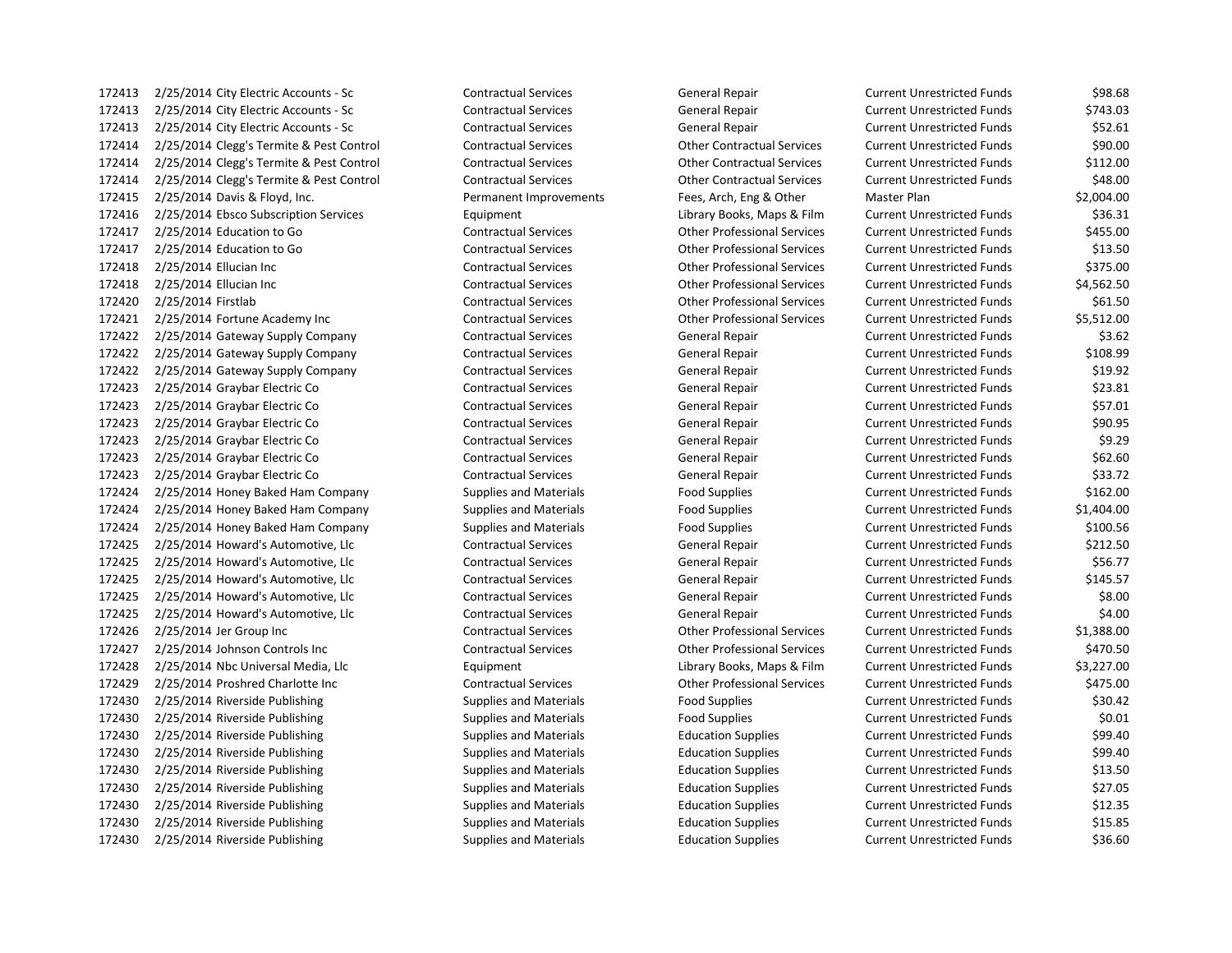| 172431 | 2/25/2014 Boiler Masters Inc                  | Permanent Improvements           | Other Permanent Imp               | <b>State Def Maintenance</b>      | \$134,567.50 |
|--------|-----------------------------------------------|----------------------------------|-----------------------------------|-----------------------------------|--------------|
| 172436 | 2/26/2014 Business Card                       | Travel                           | Out of State Lodging              | <b>Current Unrestricted Funds</b> | \$574.20     |
| 172436 | 2/26/2014 Business Card                       | Travel                           | Out of State Lodging              | <b>Current Unrestricted Funds</b> | \$446.80     |
| 172436 | 2/26/2014 Business Card                       | Travel                           | Out of State Lodging              | <b>Current Unrestricted Funds</b> | \$382.80     |
| 172436 | 2/26/2014 Business Card                       | Travel                           | Out of State Lodging              | <b>Current Unrestricted Funds</b> | \$599.20     |
| 172436 | 2/26/2014 Business Card                       | Travel                           | Out of State Lodging              | <b>Current Unrestricted Funds</b> | \$765.60     |
| 172436 | 2/26/2014 Business Card                       | Travel                           | Out of State Misc Travel          | <b>Current Unrestricted Funds</b> | \$128.00     |
| 172436 | 2/26/2014 Business Card                       | Travel                           | Out of State Misc Travel          | <b>Current Unrestricted Funds</b> | \$68.00      |
| 172436 | 2/26/2014 Business Card                       | Travel                           | Out of State Misc Travel          | <b>Current Unrestricted Funds</b> | \$50.00      |
| 172436 | 2/26/2014 Business Card                       | Travel                           | Out of State Registration Fees    | <b>Current Unrestricted Funds</b> | \$30.00      |
| 172436 | 2/26/2014 Business Card                       | Travel                           | In State Lodging                  | <b>Current Unrestricted Funds</b> | \$123.17     |
| 172436 | 2/26/2014 Business Card                       | Travel                           | Out of State Misc Travel          | <b>Current Unrestricted Funds</b> | \$61.69      |
| 172436 | 2/26/2014 Business Card                       | <b>Supplies and Materials</b>    | <b>Education Supplies</b>         | <b>Current Unrestricted Funds</b> | \$93.95      |
| 172436 | 2/26/2014 Business Card                       | Travel                           | Out of State Lodging              | <b>Current Unrestricted Funds</b> | \$191.40     |
| 172436 | 2/26/2014 Business Card                       | Travel                           | Travel                            | <b>Current Unrestricted Funds</b> | \$156.46     |
| 172436 | 2/26/2014 Business Card                       | <b>Supplies and Materials</b>    | <b>Food Supplies</b>              | <b>Current Unrestricted Funds</b> | \$95.32      |
| 172436 | 2/26/2014 Business Card                       | Travel                           | Out of State Lodging              | <b>Current Unrestricted Funds</b> | \$440.97     |
| 172436 | 2/26/2014 Business Card                       | Travel                           | Out of State Lodging              | <b>Current Unrestricted Funds</b> | \$411.59     |
| 172436 | 2/26/2014 Business Card                       | Travel                           | Out of State Lodging              | <b>Current Unrestricted Funds</b> | \$440.97     |
| 172436 | 2/26/2014 Business Card                       | Travel                           | Out of State Lodging              | <b>Current Unrestricted Funds</b> | \$190.13     |
| 172436 | 2/26/2014 Business Card                       | Travel                           | Out of State Air Trans            | <b>Current Unrestricted Funds</b> | \$559.30     |
| 172436 | 2/26/2014 Business Card                       | <b>Contractual Services</b>      | <b>Other Contractual Services</b> | <b>Current Unrestricted Funds</b> | \$750.35     |
| 172436 | 2/26/2014 Business Card                       | Travel                           | Out of State Other Trans          | <b>Current Unrestricted Funds</b> | \$34.40      |
| 172436 | 2/26/2014 Business Card                       | Travel                           | Out of State Other Trans          | <b>Current Unrestricted Funds</b> | \$34.40      |
| 172436 | 2/26/2014 Business Card                       | Travel                           | Out of State Other Trans          | <b>Current Unrestricted Funds</b> | \$34.40      |
| 172436 | 2/26/2014 Business Card                       | Travel                           | Out of State Other Trans          | <b>Current Unrestricted Funds</b> | \$34.40      |
| 172436 | 2/26/2014 Business Card                       | Travel                           | Out of State Registration Fees    | <b>Current Unrestricted Funds</b> | \$895.00     |
| 172436 | 2/26/2014 Business Card                       | Travel                           | Out of State Registration Fees    | <b>Current Unrestricted Funds</b> | \$395.00     |
| 172439 | 2/26/2014 Budget and Control Board            | <b>Supplies and Materials</b>    | Postage                           | <b>Current Unrestricted Funds</b> | \$28.75      |
| 172440 | 2/26/2014 McAlister's Deli                    | <b>Supplies and Materials</b>    | <b>Food Supplies</b>              | <b>Current Unrestricted Funds</b> | \$191.75     |
| 172440 | 2/26/2014 McAlister's Deli                    | <b>Supplies and Materials</b>    | <b>Food Supplies</b>              | <b>Current Unrestricted Funds</b> | \$26.16      |
| 172441 | 2/26/2014 Panera Llc                          | <b>Supplies and Materials</b>    | <b>Food Supplies</b>              | <b>Current Unrestricted Funds</b> | \$138.06     |
| 172442 | 2/26/2014 Surveillance, Resources, and Invest | Op Revenue - Other Current Unres | SRI                               | <b>Current Unrestricted Funds</b> | \$54.50      |
| 172442 | 2/26/2014 Surveillance, Resources, and Invest | Op Revenue - Other Current Unres | SRI                               | <b>Current Unrestricted Funds</b> | \$109.00     |
| 172444 | 2/26/2014 Chester County Development Assoc    | <b>Fixed Charges</b>             | Dues & Membership Fees            | <b>Current Unrestricted Funds</b> | \$4,000.00   |
| 172445 | 2/26/2014 Panera Llc                          | <b>Supplies and Materials</b>    | <b>Food Supplies</b>              | <b>Current Unrestricted Funds</b> | \$24.54      |
| 172447 | 2/27/2014 American Airlines                   | Travel                           | Out of State Air Trans            | <b>Current Unrestricted Funds</b> | \$258.50     |
| 172447 | 2/27/2014 American Airlines                   | Travel                           | Out of State Air Trans            | <b>Current Unrestricted Funds</b> | \$541.50     |
| 172447 | 2/27/2014 American Airlines                   | Travel                           | Out of State Air Trans            | <b>Current Unrestricted Funds</b> | \$466.00     |
| 172447 | 2/27/2014 American Airlines                   | Travel                           | Out of State Air Trans            | <b>Current Unrestricted Funds</b> | \$640.50     |
| 172447 | 2/27/2014 American Airlines                   | Travel                           | Out of State Air Trans            | <b>Current Unrestricted Funds</b> | \$640.50     |
| 172447 | 2/27/2014 American Airlines                   | Travel                           | Out of State Air Trans            | <b>Current Unrestricted Funds</b> | \$500.50     |
| 172447 | 2/27/2014 American Airlines                   | Travel                           | Out of State Air Trans            | <b>Current Unrestricted Funds</b> | \$457.50     |
| 172447 | 2/27/2014 American Airlines                   | Travel                           | Out of State Air Trans            | <b>Current Unrestricted Funds</b> | \$265.50     |
|        |                                               |                                  |                                   |                                   |              |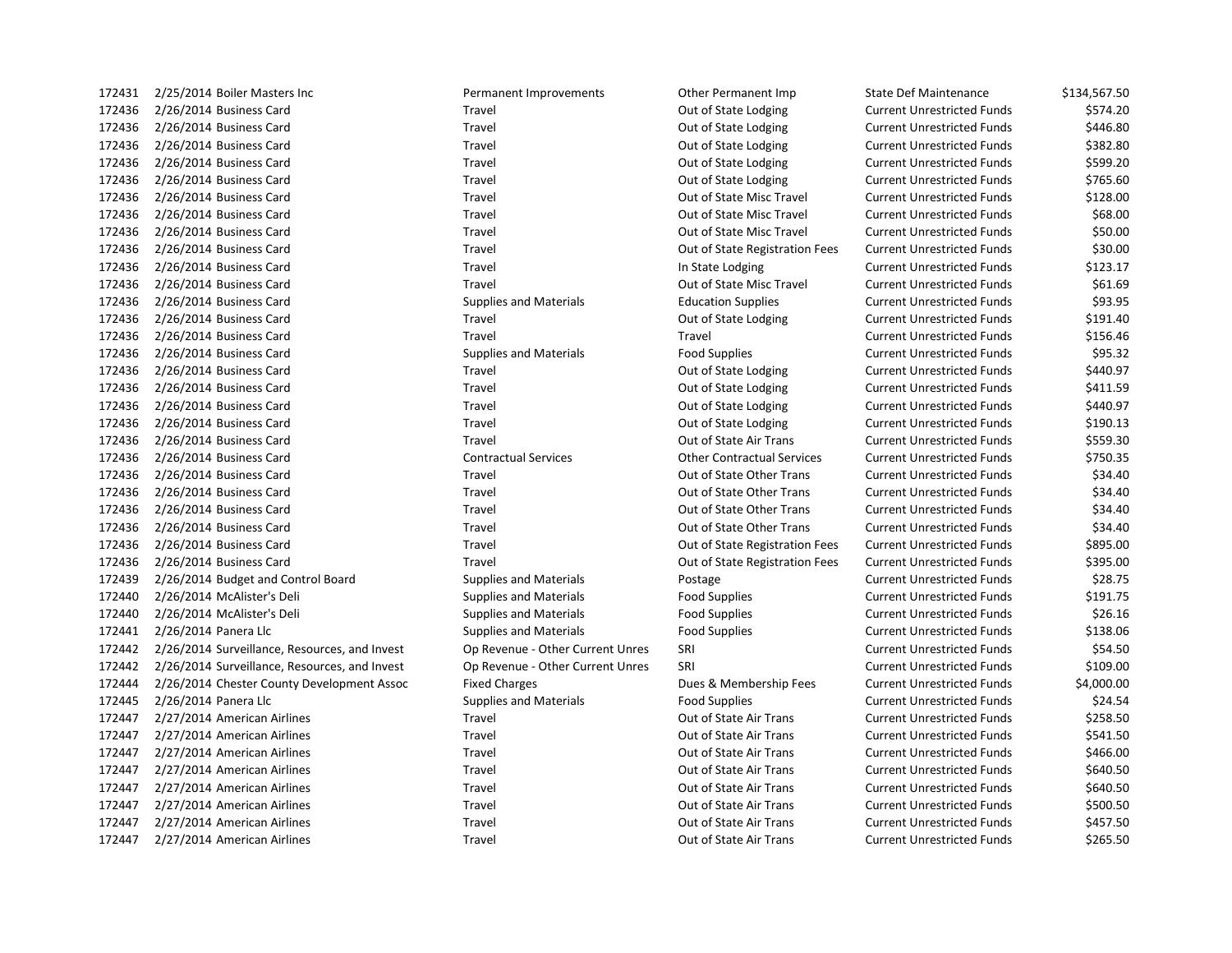| 172447   | 2/27/2014 American Airlines                   | Travel                        | Out of State Air Trans               | <b>Current Unrestricted Funds</b> | \$498.50   |
|----------|-----------------------------------------------|-------------------------------|--------------------------------------|-----------------------------------|------------|
| 172449   | 2/27/2014 Piedmont Technical College          | Travel                        | In State Registration Fee            | <b>Current Unrestricted Funds</b> | \$105.00   |
| 172451   | 2/27/2014 SC TRIO                             | Travel                        | In State Registration Fee            | <b>Current Restricted Funds</b>   | \$375.00   |
| 172452   | 2/27/2014 Winthrop University                 | <b>Current Liabilities</b>    | Bridge to WU                         | <b>Current Unrestricted Funds</b> | \$7,650.00 |
| 172453   | 2/27/2014 York County Regional Chamber of Com | <b>Supplies and Materials</b> | <b>Other Supplies</b>                | <b>Current Unrestricted Funds</b> | \$98.00    |
| E0005521 | 2/6/2014 YTC Employee                         | <b>Contractual Services</b>   | <b>Education &amp; Training Serv</b> | <b>Current Unrestricted Funds</b> | \$770.00   |
| E0005522 | 2/6/2014 YTC Employee                         | Travel                        | In State Meals                       | <b>Current Unrestricted Funds</b> | \$45.00    |
| E0005523 | 2/11/2014 YTC Employee                        | Travel                        | In State Priv Auto                   | <b>Current Unrestricted Funds</b> | \$78.87    |
| E0005524 | 2/11/2014 YTC Employee                        | Travel                        | In State Misc Travel Exp             | <b>Current Unrestricted Funds</b> | \$8.00     |
| E0005524 | 2/11/2014 YTC Employee                        | Travel                        | In State Misc Travel Exp             | <b>Current Unrestricted Funds</b> | \$3.00     |
| E0005525 | 2/11/2014 YTC Employee                        | Travel                        | In State Priv Auto                   | <b>Current Unrestricted Funds</b> | \$76.06    |
| E0005525 | 2/11/2014 YTC Employee                        | Travel                        | Non Deductible Meals                 | <b>Current Unrestricted Funds</b> | \$7.00     |
| E0005526 | 2/11/2014 YTC Employee                        | Travel                        | In State Priv Auto                   | <b>Current Unrestricted Funds</b> | \$121.93   |
| E0005527 | 2/11/2014 YTC Employee                        | Travel                        | In State Priv Auto                   | <b>Current Unrestricted Funds</b> | \$59.36    |
| E0005528 | 2/11/2014 YTC Employee                        | Travel                        | In State Priv Auto                   | <b>Current Unrestricted Funds</b> | \$34.16    |
| E0005528 | 2/11/2014 YTC Employee                        | Travel                        | Out of State Priv Auto               | <b>Current Unrestricted Funds</b> | \$40.32    |
| E0005529 | 2/11/2014 YTC Employee                        | Travel                        | In State Priv Auto                   | <b>Current Unrestricted Funds</b> | \$40.32    |
| E0005530 | 2/11/2014 YTC Employee                        | Travel                        | In State Priv Auto                   | <b>Current Unrestricted Funds</b> | \$22.40    |
| E0005530 | 2/11/2014 YTC Employee                        | Travel                        | In State Priv Auto                   | <b>Current Unrestricted Funds</b> | \$22.60    |
| E0005531 | 2/11/2014 YTC Employee                        | Travel                        | In State Meals                       | <b>Current Unrestricted Funds</b> | \$38.00    |
| E0005532 | 2/11/2014 YTC Employee                        | Travel                        | In State Priv Auto                   | <b>Current Unrestricted Funds</b> | \$689.94   |
| E0005533 | 2/11/2014 YTC Employee                        | Travel                        | In State Priv Auto                   | <b>Current Unrestricted Funds</b> | \$4.48     |
| E0005534 | 2/11/2014 YTC Employee                        | Travel                        | In State Priv Auto                   | <b>Current Restricted Funds</b>   | \$74.73    |
| E0005535 | 2/11/2014 YTC Employee                        | Travel                        | In State Priv Auto                   | <b>Current Unrestricted Funds</b> | \$5.24     |
| E0005535 | 2/11/2014 YTC Employee                        | Travel                        | In State Priv Auto                   | <b>Current Unrestricted Funds</b> | \$5.70     |
| E0005536 | 2/11/2014 YTC Employee                        | Travel                        | In State Priv Auto                   | <b>Current Unrestricted Funds</b> | \$26.67    |
| E0005536 | 2/11/2014 YTC Employee                        | Travel                        | In State Priv Auto                   | <b>Current Unrestricted Funds</b> | \$26.67    |
| E0005537 | 2/11/2014 YTC Employee                        | Travel                        | In State Priv Auto                   | <b>Current Unrestricted Funds</b> | \$252.00   |
| E0005541 | 2/17/2014 YTC Employee                        | Travel                        | In State Priv Auto                   | <b>Current Unrestricted Funds</b> | \$25.99    |
| E0005543 | 2/19/2014 YTC Employee                        | Travel                        | In State Priv Auto                   | <b>Current Unrestricted Funds</b> | \$43.68    |
| E0005544 | 2/19/2014 YTC Employee                        | Travel                        | Out of State Meals                   | <b>Current Unrestricted Funds</b> | \$16.00    |
| E0005544 | 2/19/2014 YTC Employee                        | Travel                        | Out of State Lodging                 | <b>Current Unrestricted Funds</b> | \$125.35   |
| E0005545 | 2/19/2014 YTC Employee                        | Travel                        | Out of State Priv Auto               | <b>Current Unrestricted Funds</b> | \$39.55    |
| E0005546 | 2/19/2014 YTC Employee                        | Travel                        | In State Priv Auto                   | <b>Current Unrestricted Funds</b> | \$108.96   |
| E0005547 | 2/20/2014 YTC Employee                        | <b>Fixed Charges</b>          | Dues & Membership Fees               | <b>Current Unrestricted Funds</b> | \$50.00    |
| E0005548 | 2/25/2014 YTC Employee                        | Travel                        | In State Priv Auto                   | <b>Current Restricted Funds</b>   | \$78.40    |
| E0005549 | 2/25/2014 YTC Employee                        | Travel                        | In State Priv Auto                   | <b>Current Unrestricted Funds</b> | \$26.28    |
| E0005550 | 2/25/2014 YTC Employee                        | Travel                        | Out of State Priv Auto               | <b>Current Unrestricted Funds</b> | \$34.16    |
| E0005551 | 2/25/2014 YTC Employee                        | Travel                        | <b>Out of State Meals</b>            | <b>Current Unrestricted Funds</b> | \$16.00    |
| E0005552 | 2/25/2014 YTC Employee                        | Travel                        | In State Priv Auto                   | <b>Current Unrestricted Funds</b> | \$18.82    |
| E0005553 | 2/25/2014 YTC Employee                        | Travel                        | In State Priv Auto                   | <b>Current Unrestricted Funds</b> | \$113.80   |
| E0005554 | 2/26/2014 YTC Employee                        | Travel                        | In State Priv Auto                   | <b>Current Unrestricted Funds</b> | \$180.40   |
| E0005555 | 2/26/2014 YTC Employee                        | Travel                        | In State Priv Auto                   | <b>Current Unrestricted Funds</b> | \$68.32    |
| E0005556 | 2/26/2014 YTC Employee                        | Travel                        | In State Priv Auto                   | <b>Current Restricted Funds</b>   | \$101.92   |